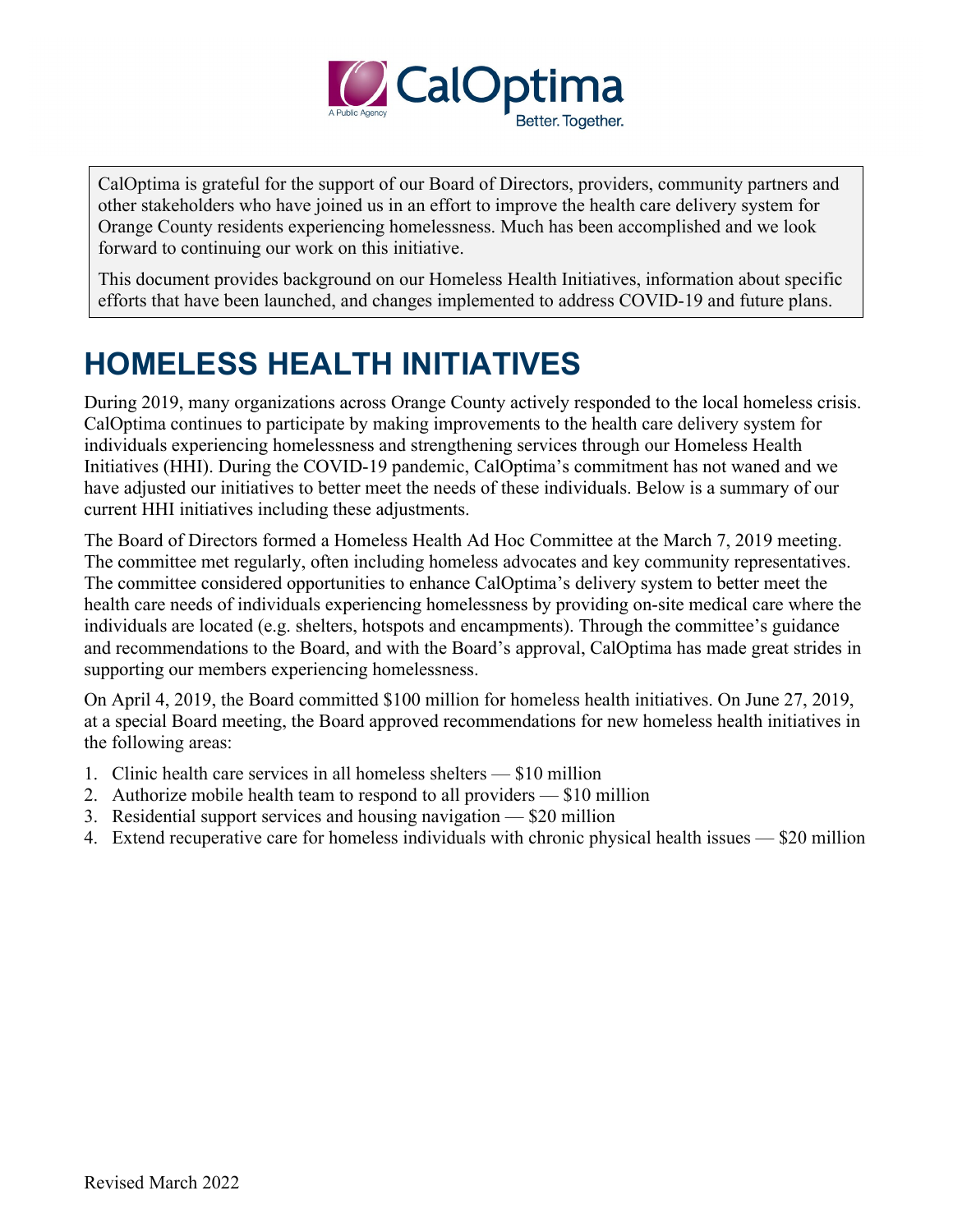Approximately \$51.2 million has been allocated by the Board for the following initiatives, leaving \$48.8 million for future projects and initiatives. CalOptima welcomes input from community organizations and providers serving homeless individuals to shape the design and implementation of HHI.

| HHI Projects/Initiatives (as of March 31, 2022)                                                                     | <b>Allocation</b> |
|---------------------------------------------------------------------------------------------------------------------|-------------------|
| Enhanced Medi-Cal Services at the Be Well OC Regional Mental Health and<br><b>Wellness Campus</b>                   | \$11.4 million    |
| Whole Person Care - Recuperative Care                                                                               | \$8.25 million    |
| Whole Person Care - Medical Respite                                                                                 | \$250,000         |
| Homekey Program Day Habilitation Services                                                                           | \$2.5 million     |
| Clinical Field Team (CFT) Start-Up Funds                                                                            | \$1.6 million     |
| CalOptima Homeless Response Team (\$1.2 million/year x 5 years)                                                     | \$6 million       |
| Homeless Coordination at Hospitals (\$2 million/year x 5 years)                                                     | \$10 million      |
| Homeless Clinic Access Program (HCAP; includes Expansion for Telehealth<br>and On-Call Days)                        | \$2 million*      |
| CFT and FQHC Expansion Claims Payments                                                                              | \$300,000         |
| FQHC (Community Health Center) Expansion and HHI Support                                                            | \$500,000*        |
| <b>HHI Member COVID-19 Vaccination Incentives</b>                                                                   | \$400,000         |
| <b>Street Medicine</b>                                                                                              | \$8 million       |
| New projects/initiatives with subsequent development of programs that meet<br><b>CalOptima's Guiding Principles</b> | \$48.8 million    |
|                                                                                                                     | \$100 million*    |

\*Rounded

In addition to these investments, a statewide initiative known as California Advancing and Innovating Medi-Cal (CalAIM) initiated by the Department of Health Care Services (DHCS), has begun to significantly change the Medi-Cal managed care landscape. While the initial 2021 starting dates for CalAIM were postponed due to the COVID-19 pandemic, the state officially launched CalAIM in January 2022, with implementation expected to span five years (subject to DHCS and CMS approval). Many CalAIM program elements are designed to enhance services for high-need populations, including individuals experiencing homelessness. CalOptima is leveraging these opportunities to support members experiencing homelessness by providing such services as Enhanced Care Management, housing navigation, housing deposits, recuperative care and tenancy sustaining services. CalOptima will continue to expand upon these service offerings as CalAIM continues.

# **Guiding Principles**

To move forward with effective funding allocations in this dynamic environment, the Board and staff developed four guiding principles to refine decision-making, ensure investment in the most appropriate programs and respond to provider concerns. On December 5, 2019, the Board approved the Homeless Health Initiatives Guiding Principles.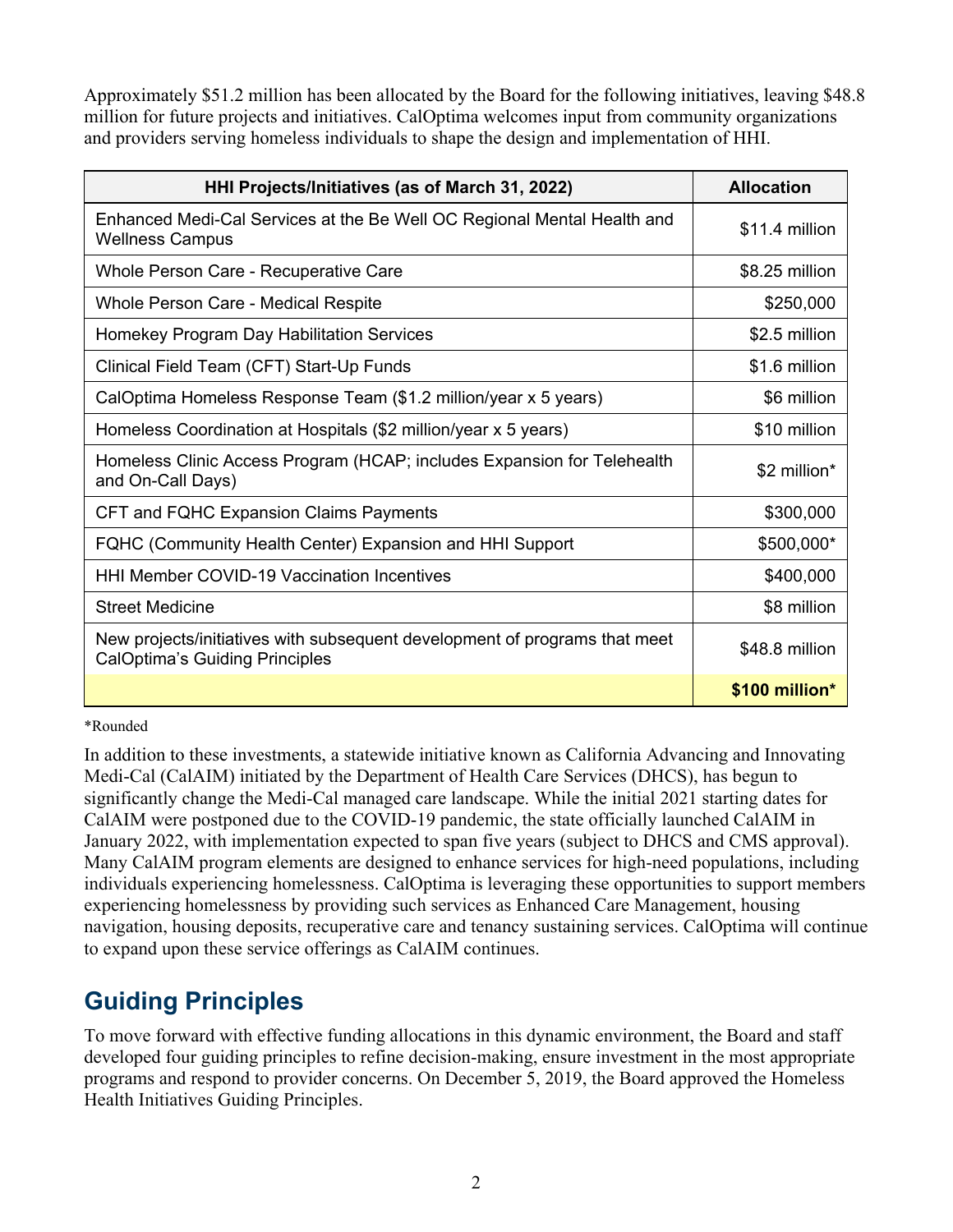# **Transparent and Inclusive**

CalOptima shall foster transparency in homeless health spending by regularly engaging stakeholders to gather ideas and feedback.

# **Compliant and Sustainable**

CalOptima shall spend the \$60 million on allowable uses of Medicaid funds only, such as Medi-Cal-covered services for Medi-Cal members.

### **Strategic and Integrated**

CalOptima shall support programs that honor the unique needs of the homeless population while integrating into the existing delivery system.

### **Defined and Accountable**

CalOptima shall identify measures of success and develop incentives to boost accountability in any new homeless health initiative.

# **Impact of COVID-19**

The effects of the COVID-19 pandemic have altered the health care landscape in Orange County. CalOptima has taken action across many fronts to provide a comprehensive and flexible response to address the needs of members, providers, stakeholders and employees. As part of this, and with stakeholder input, CalOptima has enhanced existing and proposed HHI initiatives. Some of those enhancements are noted below.

# **Current Projects and Initiatives**

# **Be Well OC Regional Mental Health and Wellness Campus**

*Offering a range of services from prevention and early intervention to crisis aversion, acute care and recovery*

The Be Well movement joins public, private, academic and faith-based organizations to create a coordinated system of mental health care and support for all Orange County residents. In 2018, stakeholders came together to envision the first Be Well campus. The 60,000-square-foot facility in Orange opened in early 2021. Services include triage, psychiatric intake and referral, substance use disorder (SUD) intake and referral, withdrawal management, transitional and residential treatment. In addition to CalOptima, key funding participants include the County of Orange, Hoag, Providence St. Joseph Health and Kaiser Permanente to establish this first facility to serve individuals with mental health needs regardless of payor source. Plans for a second wellness center are in development.

The Be Well OC initiative integrates across silos to address social determinants of health and recognizes that issues related to the justice system and housing have a significant impact on health and must be considered as part of a comprehensive solution. This mirrors concerns and priorities highlighted by the state and federal government. CalOptima is an active partner in the broader Be Well initiative, leading and participating in collaborative meetings.

# **CalOptima Homeless Response Team (HRT)**

#### *Connecting the CFTs with individuals in need of medical attention*

This vital team of CalOptima staff serves as liaisons with the homeless population by making regular field visits to shelters, hotspots and recuperative care facilties. Special population Personal Care Coordinators (PCC) on the HRT also provide direct assistance to CalOptima members. For example,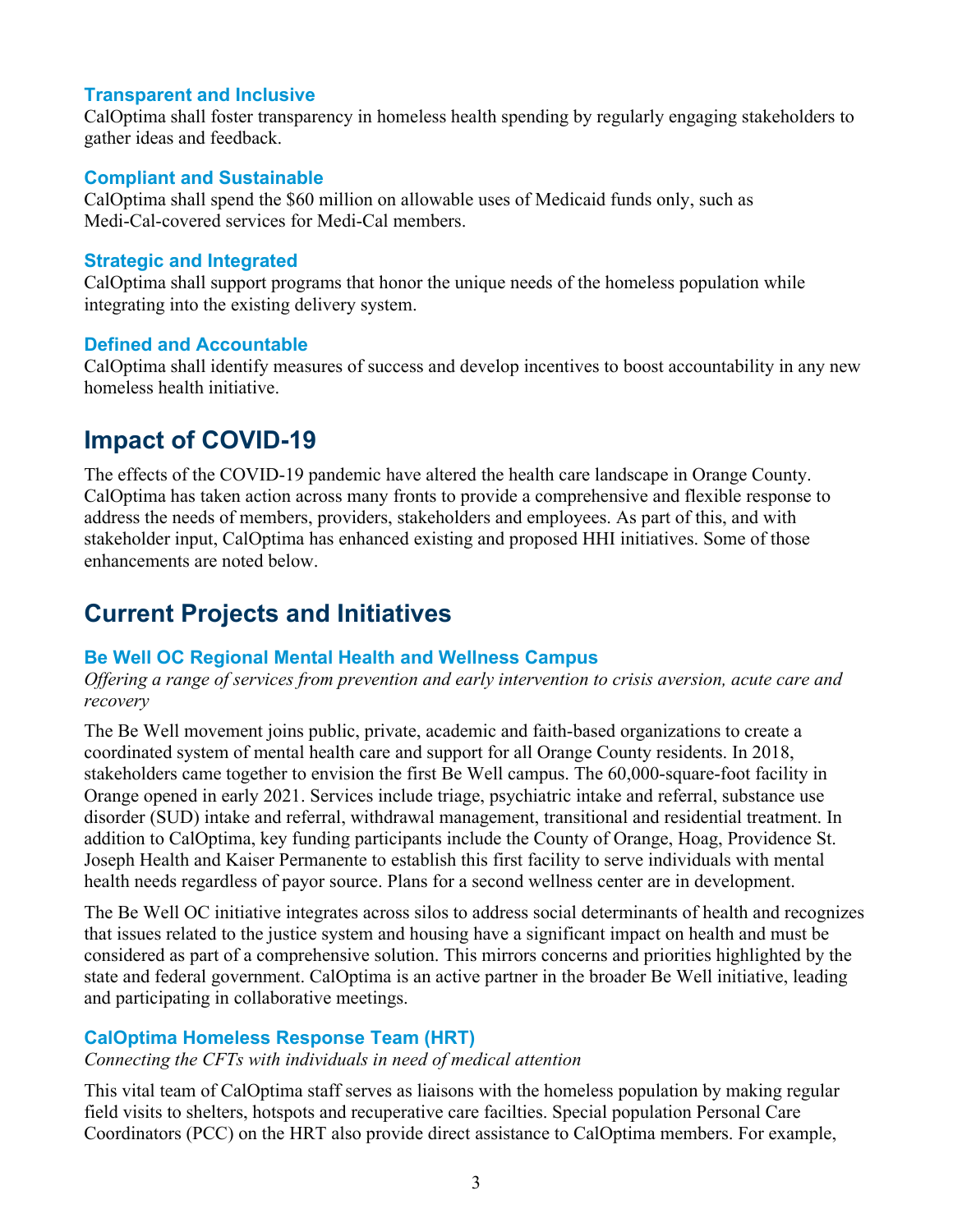they provide CalOptima ID cards, process member requests to change their primary care provider or health network, and arrange transportation for appointments. While the HRT provides virtual care coordination and outreach at this time, the goal is to get back in the field to provide in-person services.

This team serves as the primary point of contact at CalOptima for coordinating care with collaborating partners, such as community health centers, OC Health Care Agency's (HCA) Outreach & Engagement staff and Comprehensive Health Assessment Team – Homeless (CHAT-H) nurses, and homeless shelter operators. Staff also regularly provides training to homeless services providers, which includes an introduction to CFT and the process for referring individuals for CFT services.

During the course of the HHI, CalOptima increased our involvement in the community through the HRT. Activities as of April 2019 through December 2021 include:

- Participation in six pre-enforcement engagements in Orange, Anaheim, Costa Mesa, Fullerton, Placentia and San Clemente
- 631 outreaches for CFT on-call visits (includes in-person and virtual engagement)
- 45 members assisted through regularly scheduled virtual HRT hours at Yale Navigation Center and Cost Mesa Bridge Shelter (began August 19, 2021)
- Engagement of other shelters and hotspots to establish regularly scheduled virtual HRT hours

In addition, prior to COVID-19, the HRT:

- Had 1,505 face-to-face contacts with people experiencing homelessness
- Spent an average of 50% of the work week in the field at shelters, encampments, parks, recuperative care sites and other hotspots
- Had weekly scheduled hours at Courtyard, La Mesa and Bridges and were working to establish scheduled hours at Fullerton Armory, The Link and Friendship Shelter

# **Clinical Field Teams (CFT)**

# *On-call mobile medical professionals treating individuals experiencing homelessness where they are*

The CFTs launched in April 2019 to provide on-call urgent care service and travel throughout the community to where the individuals experiencing homelessness are located. The CFTs treat individuals by providing urgent care, such as wound care, prescriptions and immediate dispensing of commonly used medications. While treating the individual, the CFTs can also provide other services, such as health screenings. They are on call from 8:30 a.m. to 4:30 p.m., Monday through Saturday. They also provide regularly scheduled hours at shelters and other hotspots (locations in the community where individuals experiencing homelessness gather). CalOptima reimburses claims for services to members under this initiative regardless of the member's health network or primary care provider assignment.

CFTs are operated by participating community health centers that serve individuals experiencing homelessness, both uninsured and those who have Medi-Cal coverage. A CFT typically consists of three individuals — a physician or physician assistant, a medical assistant and a care coordinator.

To deploy a CFT, a CalOptima partner organization calls the CalOptima Homeless Response Team (HRT) designated phone line between 8:30 a.m. and 4:30 p.m. and provides information about the person and their urgent care needs. The HRT then contacts the CFT for rapid response. As initially designed, following dispatch, the CFT will meet the individual where they are, such as a park or shelter, to address the urgent need, assess for chronic conditions, prescribe necessary medication and support referrals for other services. As a result of COVID-19, the CFTs may also address the urgent care needs through telehealth, when appropriate. Virtual care also supports continued access to services at locations that might otherwise be difficult to access — such as closed campus shelters — and it increases capacity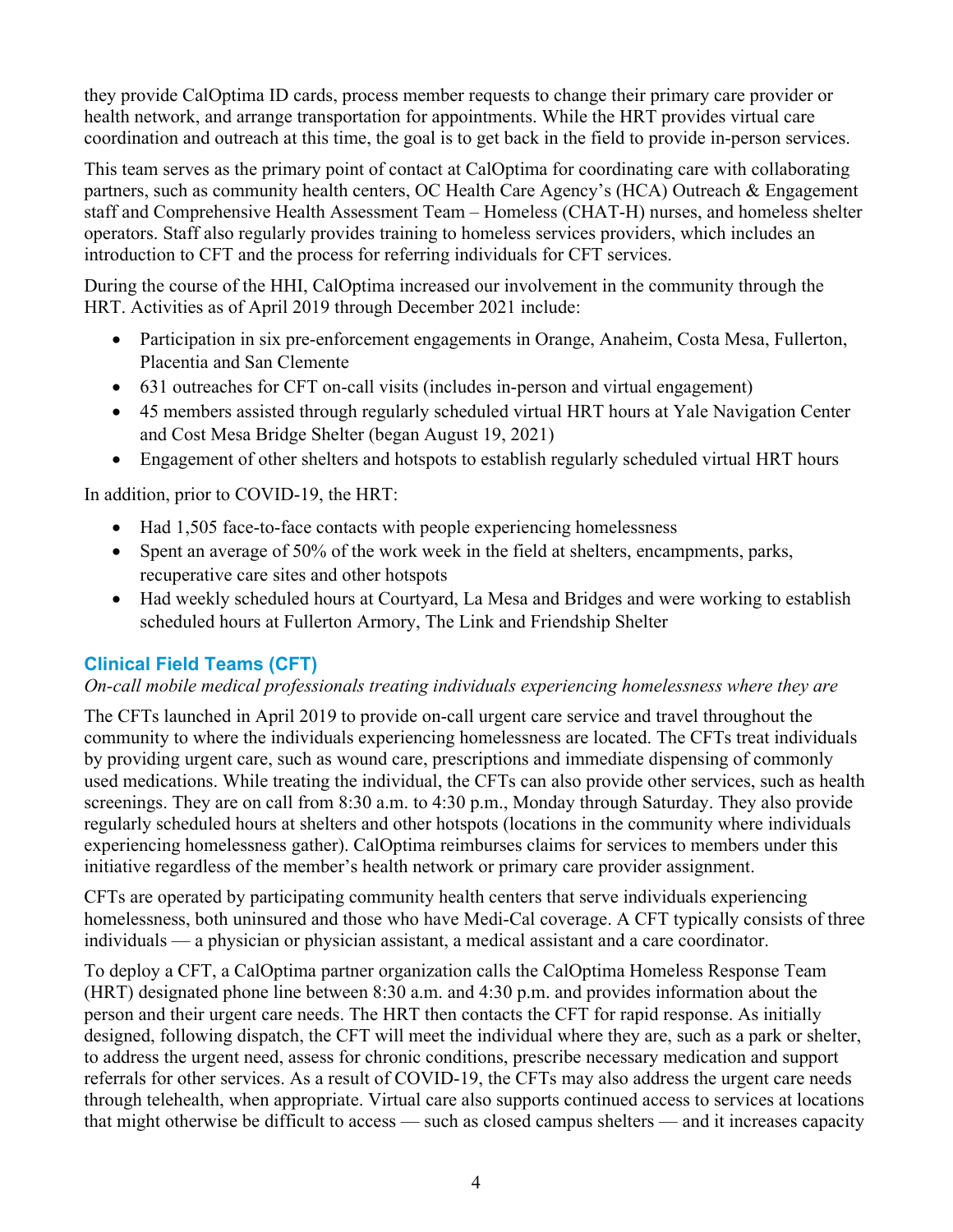From April 2019 through December 2021, of the nearly 1,300 dispatches to provide care through the CFT program; 73% were for CalOptima members. Common conditions treated include skin conditions (such as abscesses, infections, dog and bug bites), swelling of extremities and face, flu-like symptoms and medication refills. Nearly 269 recommendations have been made for recuperative care referral.

In December 2021, CalOptima's Board of Directors approved a one year extension of this pilot. Staff is considering options to make this an ongoing, sustainable program.

# **Homeless Coordination at Hospitals**

#### *Homeless-specific discharge planning and coordination*

This program helps hospitals meet California's SB 1152 requirements for specific discharge planning and care coordination for individuals experiencing homelessness. The law went into effect on July 1, 2019. The hospitals are required to develop discharge plans for patients, including coordinating services and making referrals to other agencies for behavioral health, health care and social services to prepare the patients to return to the community.

CalOptima is providing financial support to contracted hospitals in Orange County to develop and implement these requirements, including use of data-sharing technology to help facilitate coordination of services for individuals experiencing homelessness with other providers and community partners. This support is through a 2% increase in Medi-Cal Classic rates paid to Medi-Cal-contracted acute care hospitals. The funding is distributed based on volume of services provided to members.

# **Homeless Clinical Access Program (HCAP) and Community Health Center Homeless Services Expansion**

### *Integrated, well-coordinated care and improved access*

HCAP focuses on increasing access to care for people experiencing homelessness by providing incentives for community health centers to establish regular hours at Orange County shelters and hotspots. The expanded access to primary and preventive care services helps connect the member back to the primary care delivery system. Community health centers that meet program requirements may receive an incentive based on scheduled time served through mobile or on-site fixed clinics.

Similar to the CFT program, CalOptima will also reimburse community health center claims for services to members seen at the shelters and hotspots through this initiative regardless of member's health network or primary care provider assignment.

As of August 2020, HCAP had eight community health centers contracted to provide services at shelters and hotspots under the CFT and expansion initiatives. Since the program started in August 2019, through December 2021, HCAP supported approximately 4,400 hours in the field providing services to nearly 6,400 person experiencing homelessness (including CalOptima and non-CalOptima members). Services were provided at over 32 shelters or designated hotspots throughout the County. There are plans to expand HCAP services to other key locations throughout the county.

CFT on-call access has been added to the HCAP program for on-call services. Additionally, telehealth visits are now included in this incentive program.

# **Housing for a Healthy California Program (HHCP)**

*Collaborating with supportive housing grant applicants*

CalOptima provided letters of commitment in support of two grant applications under the HHCP to:

• AFH Casa Paloma LP, an affiliate of American Family Housing (AFH), to support its grant application to develop a property, which would include new supportive housing units.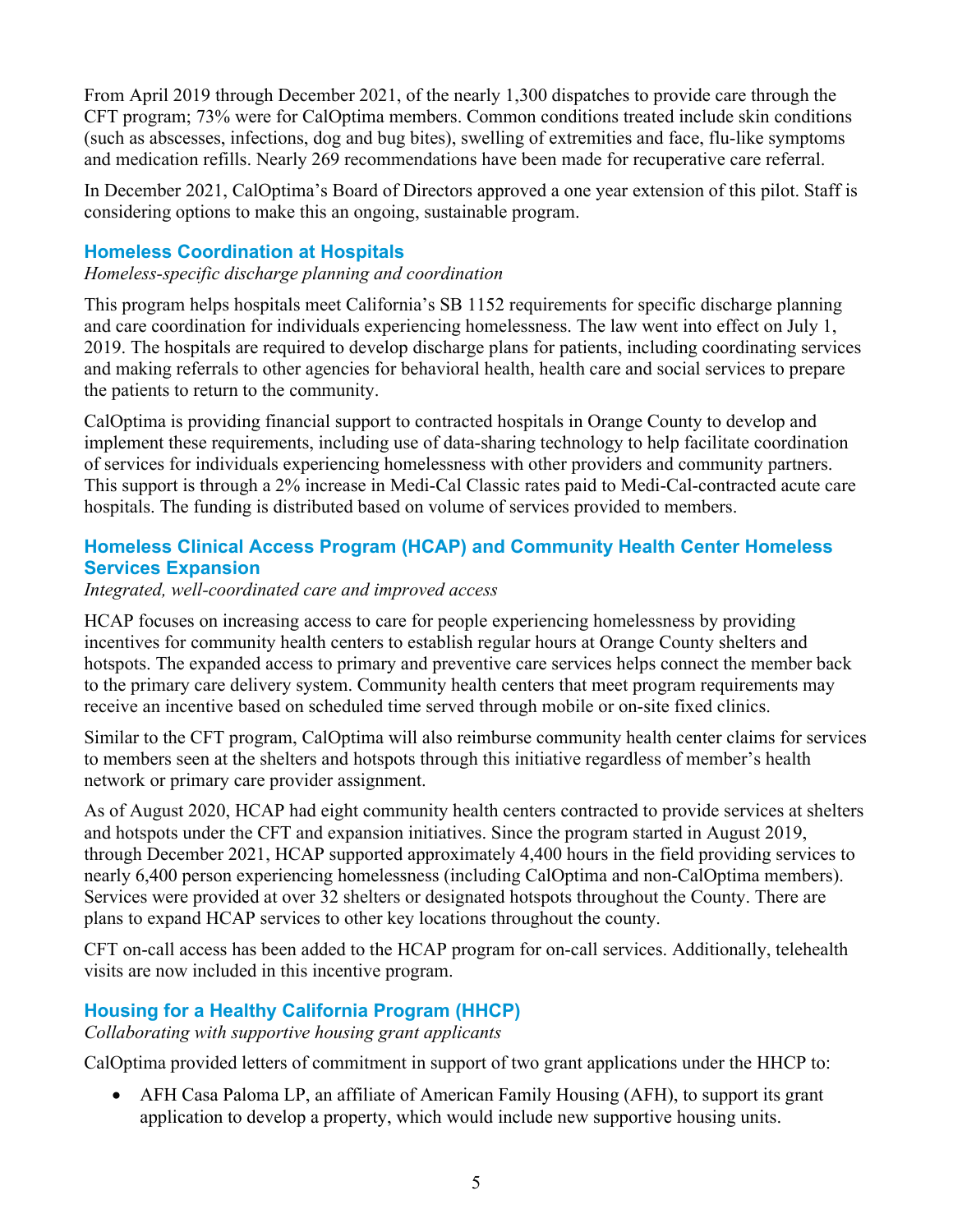• HCA to support its application for housing subsidies and rental assistance for existing and new supportive housing in Orange County.

Under the letters of commitment, CalOptima agreed to enter a Memorandum of Understanding (MOU) to support care coordination for residents who are also CalOptima members. Grants under the HHCP would benefit Medi-Cal members who experience chronic homelessness or are high-cost health users and meet other eligibility criteria.

AFH's grant application for Casa Paloma was approved, and CalOptima's board approved entrance into an MOU in February 2022. Casa Paloma occupancy is expected to begin in Summer 2022. The new development will add a total of 69 affordable housing units, of which 48 will be permanent supportive housing (with 34 being funded through the HHCP, an increase over its original submission).

CalOptima is meeting with AFH, which will act as the Lead Service Provider for the complex. During these meetings, CalOptima and AFH have educated each other about their respective programs to provide the baseline coordinating services.

This partnership model is being explored to determine how CalOptima can expand upon it to support member residing in new and future housing developments.

### **Homekey Program**

#### *Providing services when and where needed*

As a result of the COVID-19 pandemic, HCA has implemented a variety of strategies, including Project Roomkey, to provide short-term shelter for physical distancing for high-risk individuals (e.g. those 65 years and older or with serious health conditions). As Project Roomkey wound down, HCA began focusing on the Homekey Program that would provide interim housing and wraparound services for former Roomkey participants and others experiencing homelessness impacted by COVID-19. HCA asked that Intergovernmental Transfer (IGT) funds be reallocated to the Homekey Program from the housing supportive services not funded through HHP and WPC. In December 2020, our Board approved reallocation to support Day Habilitation Services for CalOptima members residing at either of the two Homekey Program sites. As the two original Homekey properties are transitioning from interim housing to permanent supportive housing sites sooner than anticipated, the County applied for additional Round 2 Homekey funding from the state to build more interim housing. HCA has confirmed award and CalOptima staff are preparing to move forward with reallocation of the funds to the new property located in Huntington Beach to provide Day Habilitation services.

# **New Projects and Initiatives in Development**

Proposals consistent with the guiding principles will be brought forward for consideration by the Board; proposals that are inconsistent would face revision or rejection. Proposals and established initiatives may also change with consideration of CalAIM or other existing initiatives.

# **Housing and Homeless Incentive Plan (HHIP)**

*Promoting continuity in the system of care*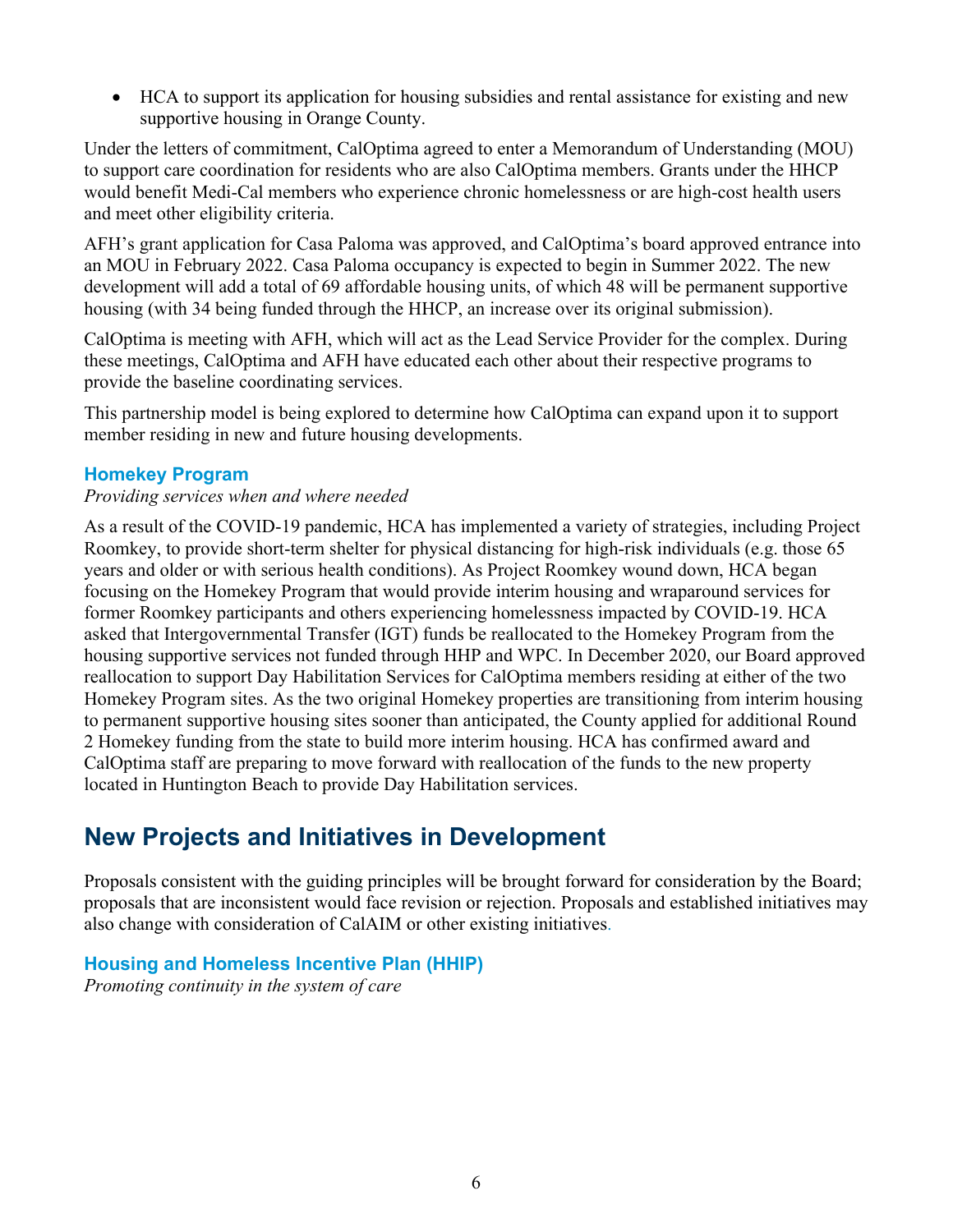In accordance with the Home and Community Based Service (HCBS) Program Spending Plan, the California Department of Health Care Services (DHCS) is implementing the Housing and Homelessness Incentive Program (HHIP) from January 1, 2022 to December 31, 2023. HHIP aims to improve health outcomes and access to whole person care services by addressing housing insecurity and instability as a social determinant of health for the Medi-Cal population.

Through this one-time funding opportunity through Section 9817 of the American Rescue Plan Act (ARPA) of 2021, Managed Care Plans (MCP) will have access to a portion of the total \$1.4 billion funds available. These funds will enable MCPs to make investments in the local homeless continuum of care and to advance the community's ability to address homelessness, while also supporting MCPs**,** such as CalOptima, in developing the capacity and partnerships necessary to connect Medi-Cal members to housing, and other related, services. MCPs will work with the local Continuums of Care and other key stakeholders to develop a local homelessness plan that will be submitted to DHCS in June 2022.

DHCS priority areas for this program:

- 1. Partnerships and capacity to support referrals for services
- 2. Infrastructure to coordinate and meeting member housing needs
- 3. Delivery of services and member engagement

# **Street Medicine Pilot**

#### *Meeting members where they are*

The needs of Orange County's community health have grown. In December of 2021, with the collaboration of other public agencies, the Orange County Interagency Council on Homeless Health Care (OCICHHC) was formed for the purposes of creating a Street Medicine Program. Street Medicine includes health and social services developed specifically to address the unique needs and circumstances of the unsheltered homeless delivered directly to them in their own environment. The fundamental approach of Street Medicine is to engage people experiencing homelessness exactly where they are and on their own terms to maximally reduce or eliminate barriers to care access and follow-through. The Street Medicine provider will work with current Clinical Field Teams, outreach workers, and mobile teams to address the needs of the population.

In collaboration with the OCICHHC, CalOptima will develop a draft scope of work and return to the Board of Directors for approval of a scope of work and further direction to develop a Request for Proposals (RFP).

#### **Direct Engagement of Members Experiencing Homelessness**

*Learning from our community partners and those with lived experience* CalOptima met with stakeholders in December 2019 as well as in March, July and September 2020 to solicit input on strategies and best practices to directly engage people experiencing homelessness. These stakeholders included chairs from CalOptima's member advisory committees, HCA and other organizations providing direct outreach activities to individuals experiencing homelessness. The stakeholders recommended CalOptima hear directly from those who have "lived experience."

CalOptima and community stakeholders are working to determine next steps to obtain input from individuals currently experiencing homelessness, as well as those who previously experienced homelessness in the past and are now housed. Data collected from such activities will help inform development direct engagement strategies with members currently experiencing homelessness.